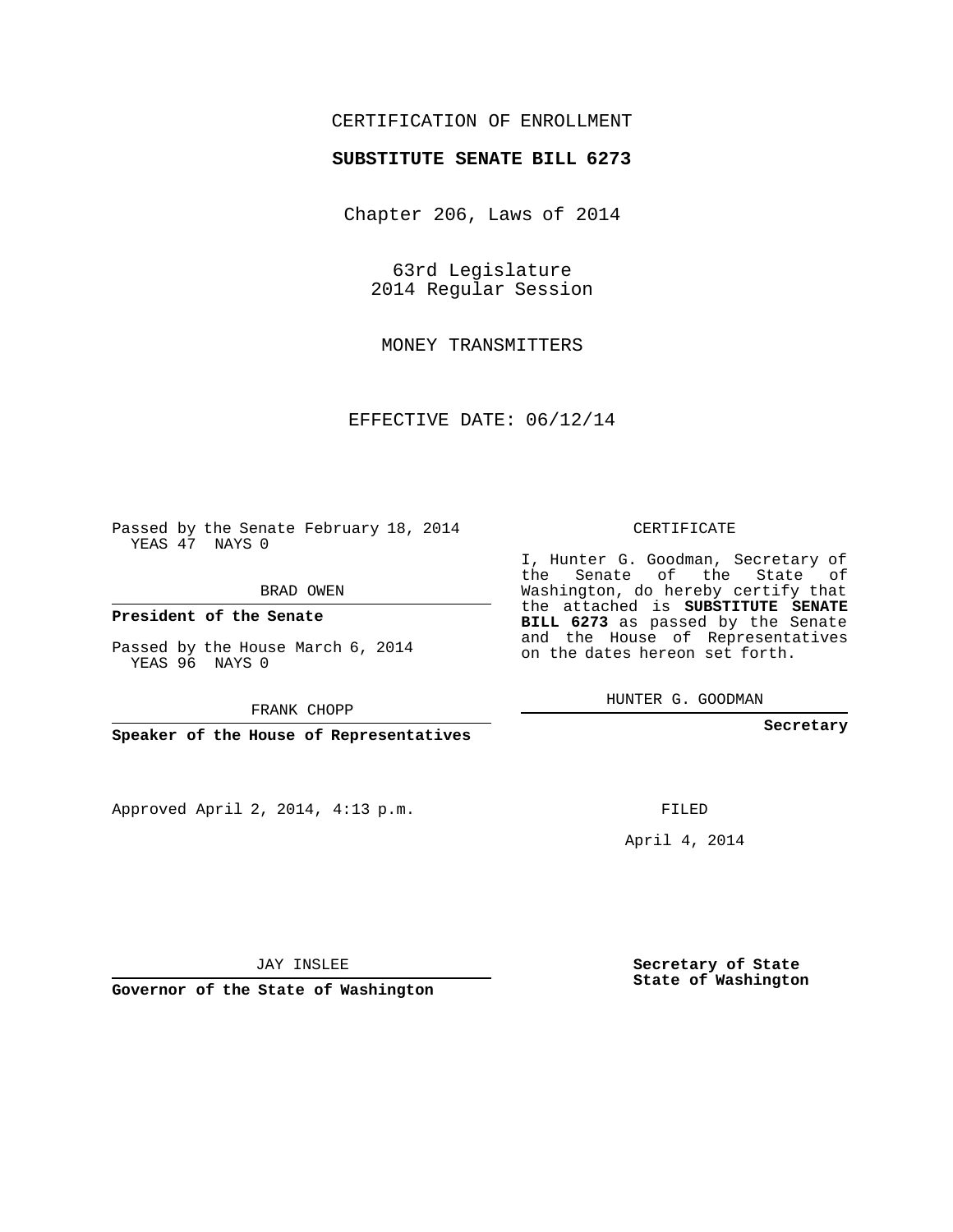## **SUBSTITUTE SENATE BILL 6273** \_\_\_\_\_\_\_\_\_\_\_\_\_\_\_\_\_\_\_\_\_\_\_\_\_\_\_\_\_\_\_\_\_\_\_\_\_\_\_\_\_\_\_\_\_

\_\_\_\_\_\_\_\_\_\_\_\_\_\_\_\_\_\_\_\_\_\_\_\_\_\_\_\_\_\_\_\_\_\_\_\_\_\_\_\_\_\_\_\_\_

Passed Legislature - 2014 Regular Session

**State of Washington 63rd Legislature 2014 Regular Session**

**By** Senate Financial Institutions, Housing & Insurance (originally sponsored by Senators Hobbs, Benton, and Mullet)

READ FIRST TIME 02/06/14.

AN ACT Relating to money transmitters; and amending RCW 19.230.330.

BE IT ENACTED BY THE LEGISLATURE OF THE STATE OF WASHINGTON:

 **Sec. 1.** RCW 19.230.330 and 2010 c 73 s 12 are each amended to read as follows:

 (1)(a) Every money transmitter licensee and its authorized delegates shall transmit the monetary equivalent of all money or equivalent value received from a customer for transmission, net of any fees, or issue instructions committing the money or its monetary equivalent, to the person designated by the customer within ten business days after receiving the money or equivalent value, unless otherwise ordered by the customer or when the transmission is for the 12 payment of goods or services or unless the licensee or its authorized delegate has reason to believe that a crime has occurred, is occurring, or may occur as a result of transmitting the money. For purposes of this subsection, money is considered to have been transmitted when it is available to the person designated by the customer and a reasonable effort has been made to inform this designated person that the money is available, whether or not the designated person has taken possession of the money. As used in this subsection, "monetary equivalent," when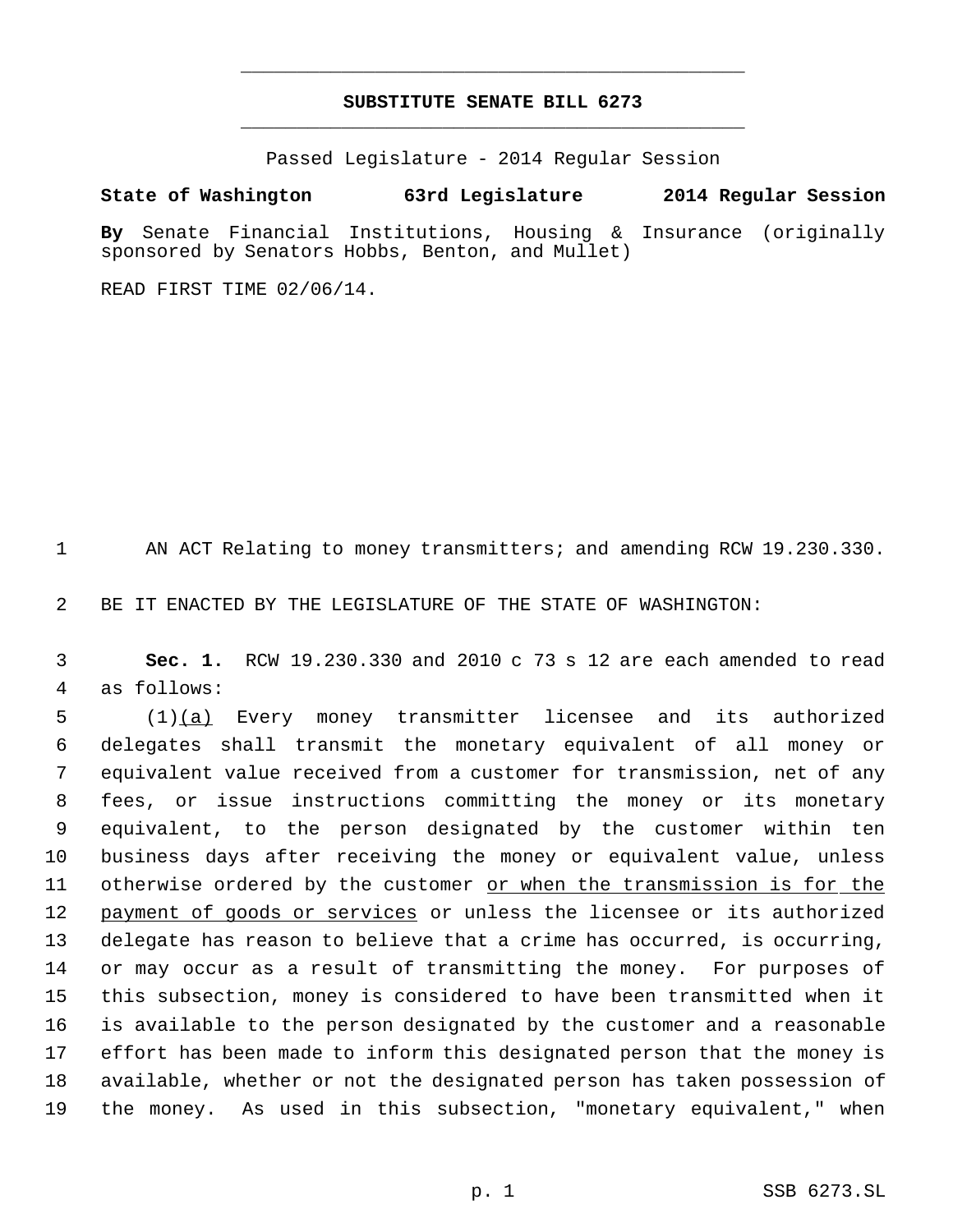used in connection with a money transmission in which the customer provides the licensee or its authorized delegate with the money of one government, and the designated recipient is to receive the money of another government, means the amount of money, in the currency of the government that the designated recipient is to receive, as converted at the retail exchange rate offered by the licensee or its authorized delegate to the customer in connection with the transaction.

8 (b) A money transmitter licensee that accepts money or its 9 equivalent from consumers purchasing goods or services from third-party merchants and transmits the money or its equivalent to those merchants selling the goods or services to the consumer must:

12 (i) Transmit the money or its equivalent to the merchant within the 13 time frame agreed upon in the merchant's agreement with the money transmitter licensee; and

15 (ii) Conspicuously disclose to the merchant in the agreement the 16 money\_transmitter\_licensee's\_authority\_to\_place\_a\_hold\_or\_delay\_in 17 transmittal of consumer money or its equivalent for more than ten business days and the general circumstances under which the merchant may be subject to a hold or delay.

 (2) Every money transmitter licensee and its authorized delegates shall provide a receipt to the customer that clearly states the amount of money presented for transmission and the total of any fees charged by the licensee. If the rate of exchange for a money transmission to be paid in the currency of another country is fixed by the licensee for that transaction at the time the money transmission is initiated, then the receipt provided to the customer shall disclose the rate of exchange for that transaction, and the duration, if any, for the payment to be made at the fixed rate of exchange so specified. If the rate of exchange for a money transmission to be paid in the currency of another country is not fixed at the time the money transmission is sent, the receipt provided to the customer shall disclose that the rate of exchange for that transaction will be set at the time the recipient of the money transmission picks up the funds in the foreign country. The receipt shall also contain the licensee name, address, and phone number. As used in this section, "fees" does not include revenue that a licensee or its authorized delegate generates, in connection with a money transmission, in the conversion of the money of one government into the money of another government.